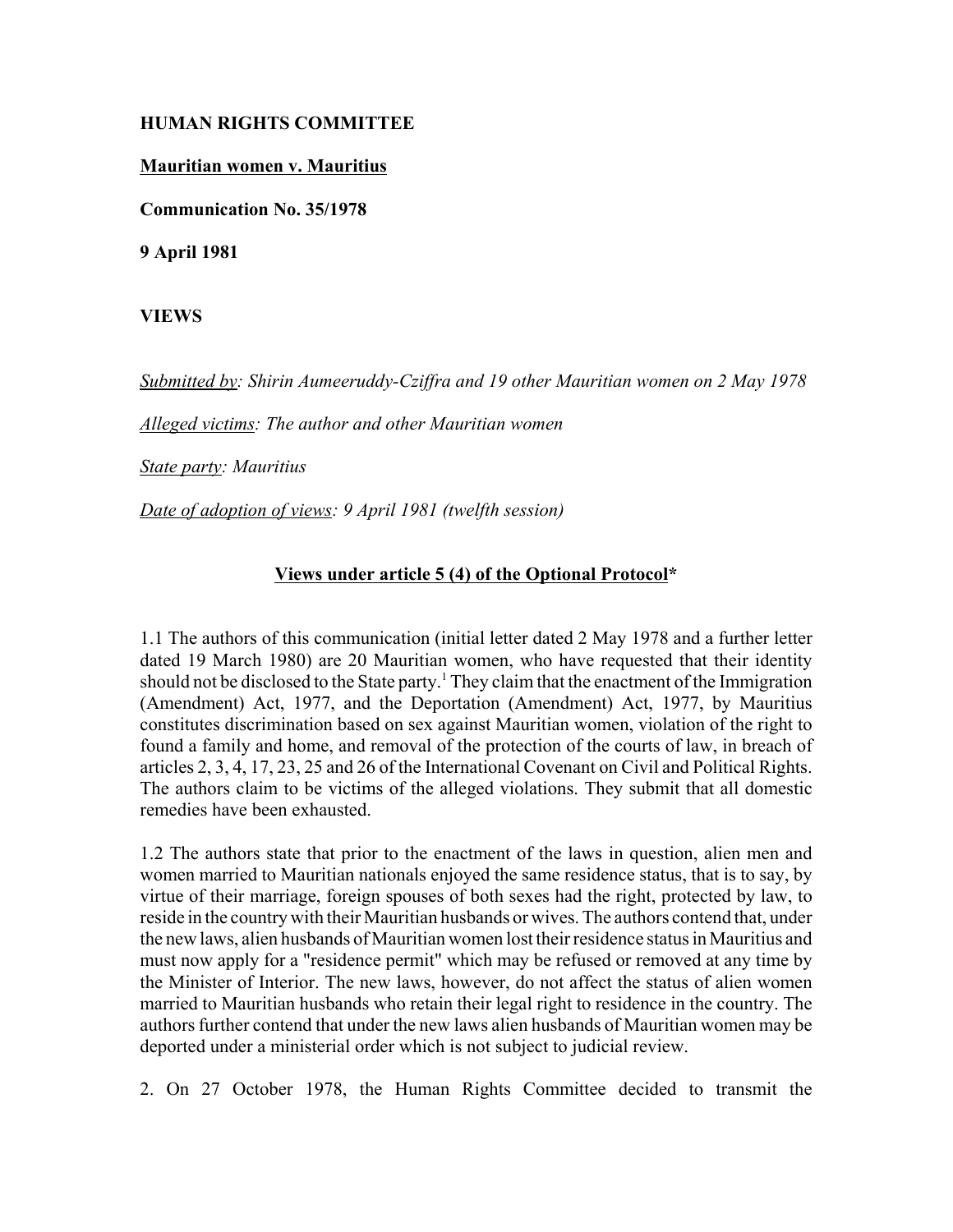communication to the State party, under rule 91 of the provisional rules of procedure, requesting information and observations relevant to the question of admissibility.

3. The State party, in its reply of 17 January 1979, informed the Committee that it had no objection to formulate against the admissibility of the communication.

4. On 24 April 1979, the Human Rights Committee,

(a) Concluding that the communication, as presented by the authors, should be declared admissible;

(b) Considering, however, that it might review this decision in the light of all the information which would be before it when it considered the communication on the merits:

Therefore decided:

(a) That the communication was admissible;

(b) That in accordance with article 4 (2) of the Optional Protocol, the State party be requested to submit to the Committee, within six months of the date of the transmittal to it of this decision, written explanations or statements on the substance of the matter under consideration;

(c) That the State party be requested, in this connection, to transmit copies of any relevant legislation and any relevant judicial decisions.

5.1 In its submission dated 17 December 1979, the State party explains the laws of Mauritius on the acquisition of citizenship and, in particular on the naturalization of aliens. The State party further elaborates on the deportation laws, including a historical synopsis of these laws. It is admitted that it was the effect of the Immigration (Amendment) Act, 1977 and of the Deportation (Amendment) Act, 1977 to limit the right of free access to Mauritius and immunity from deportation to the wives of Mauritian citizens only, whereas this right had previously been enjoyed by all spouses of citizens of Mauritius irrespective of their sex. Both Acts were passed following certain events in connection with which some foreigners (spouses of Mauritian women) were suspected of subversive activities. The State party claims, however, that the authors of the communication do not allege that any particular individual has in fact been the victim of any specific act in breach of the provisions of the Covenant. The State party claims that the communication is aimed at obtaining a declaration by the Human Rights Committee that the Deportation Act and the Immigration Act, as amended, are capable of being administered in a discriminatory manner in violation of articles 2, 3, 4, 17, 23, 25 and 26 of the Covenant.

5.2 The State party admits that the two statutes in question do not guarantee similar rights of access to residence in Mauritius to all foreigners who have married Mauritian nationals, and it is stated that the "discrimination' ', if there is any, is based on the sex of the spouse. The State party further admits that foreign husbands of Mauritian citizens no longer have the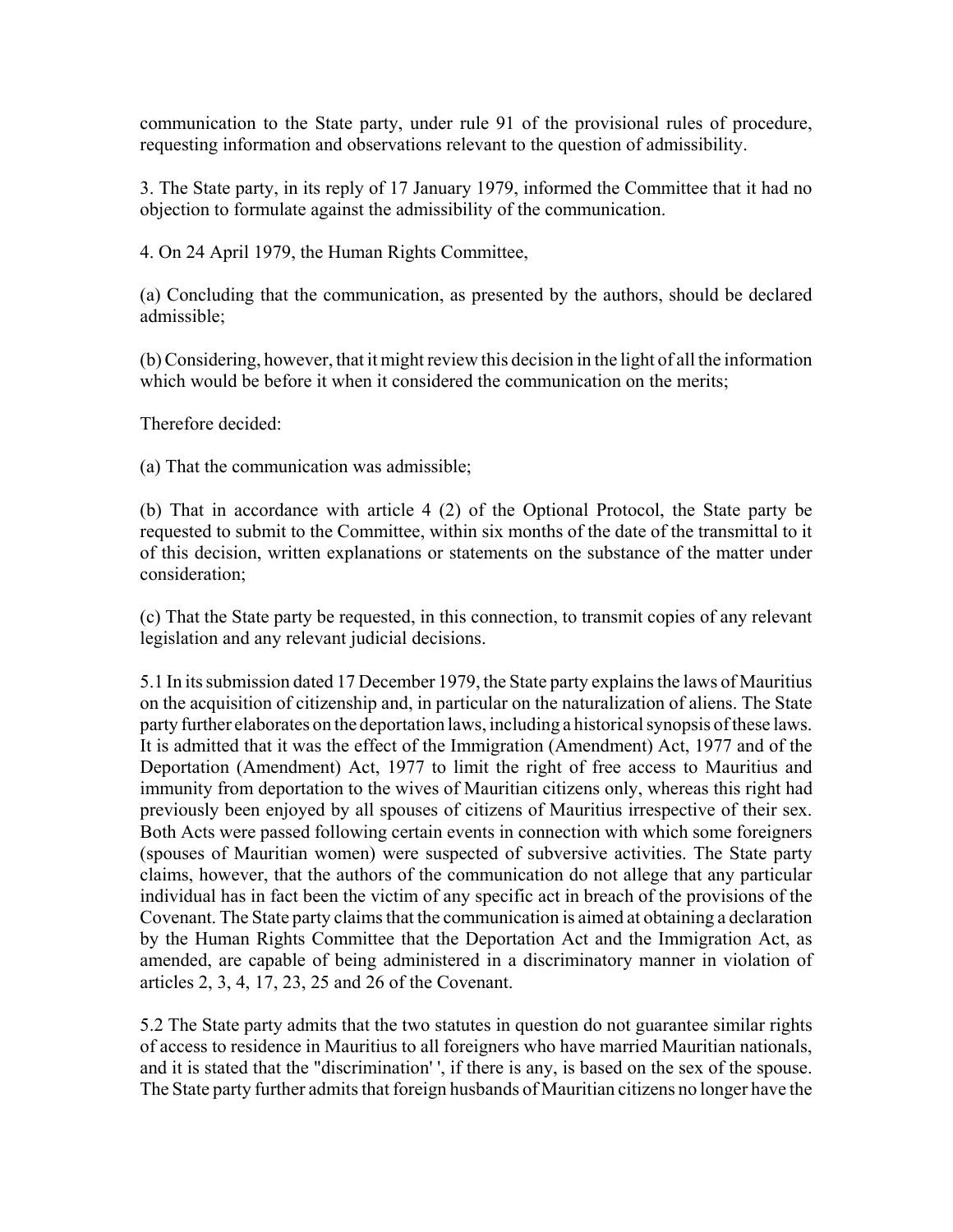right to free access to Mauritius and immunity from deportation therefrom, whereas prior to 12 April 1977, this group of persons had the right to be considered, de facto, as residents of Mauritius. They now must apply to the Minister of the Interior for a residence permit and in case of refusal of the permit they have no possibility to seek redress before a court of law.

5.3 The State party, however, considers that this situation does not amount to a violation of the provisions of the Covenant which--in the State party's view--does not guarantee a general right to enter, to reside in and not to be expelled from a particular country or a certain part of it and that the exclusion or restriction upon entry or residence of some individuals and not others cannot constitute discrimination in respect of a right or freedom guaranteed by the Covenant. The State party concludes that if the right "to enter, reside in and not to be expelled from" Mauritius is not one guaranteed by-the Covenant, the authors cannot claim that there has been any violation of articles 2 (1), 2 (2), 3, 4 or 26 of the Covenant on the grounds that admission to Mauritius may be denied to the authors' husbands or prospective husbands or that these husbands or prospective husbands may be expelled from Mauritius, and that such exclusion of their husbands or prospective husbands may be an interference in their private and family life.

5.4 As far as the allegation of a violation of article 25 of the Covenant is concerned, the State party argues that if a citizen of Mauritius chooses to go and live abroad with her husband because the latter is not entitled to stay in Mauritius, she cannot be heard to say that she is thus denied the right to take part in the conduct of public affairs and to have access on general terms of equality to public service in her country. The State party claims that nothing in the law prevents the woman, as such, from exercising the rights guaranteed by article 25, although she may not be in a position to exercise the said rights as a consequence of her marriage and of her decision to live with her husband abroad. The State party mentions, as an example of a woman who has married a foreign husband and who is still playing a prominent role in the conduct of public affairs in Mauritius, the case of Mrs. Aumeeruddy-Cziffra, one of the leading figures of the Mouvement Militant Mauricien opposition party.

5.5 The State party further argues that nothing in the laws of Mauritius denies any citizen the right to marry whomever he may choose and to found a family. Any violation of articles 17 and 23 is denied by the State party which argues that this allegation is based on the assumption that "husband and wife are given the right to reside together in their own countries and that this right of residence should be secure". The State party reiterates that the right to stay in Mauritius is not one of the rights guaranteed by the provisions of the Covenant, but it admits that the exclusion of a person from a country where close members of his family are living can amount to an infringement of the person's right under article 17 of the Covenant, i.e. that no one should be subjected to arbitrary and unlawful interference with his family. The State party argues, however, that each case must be decided on its own merits.

5.6 The State party recalls that the Mauritian Constitution guarantees to every person the right to leave the country, and that the foreign husband of a Mauritian citizen may apply for a residence permit or even naturalization.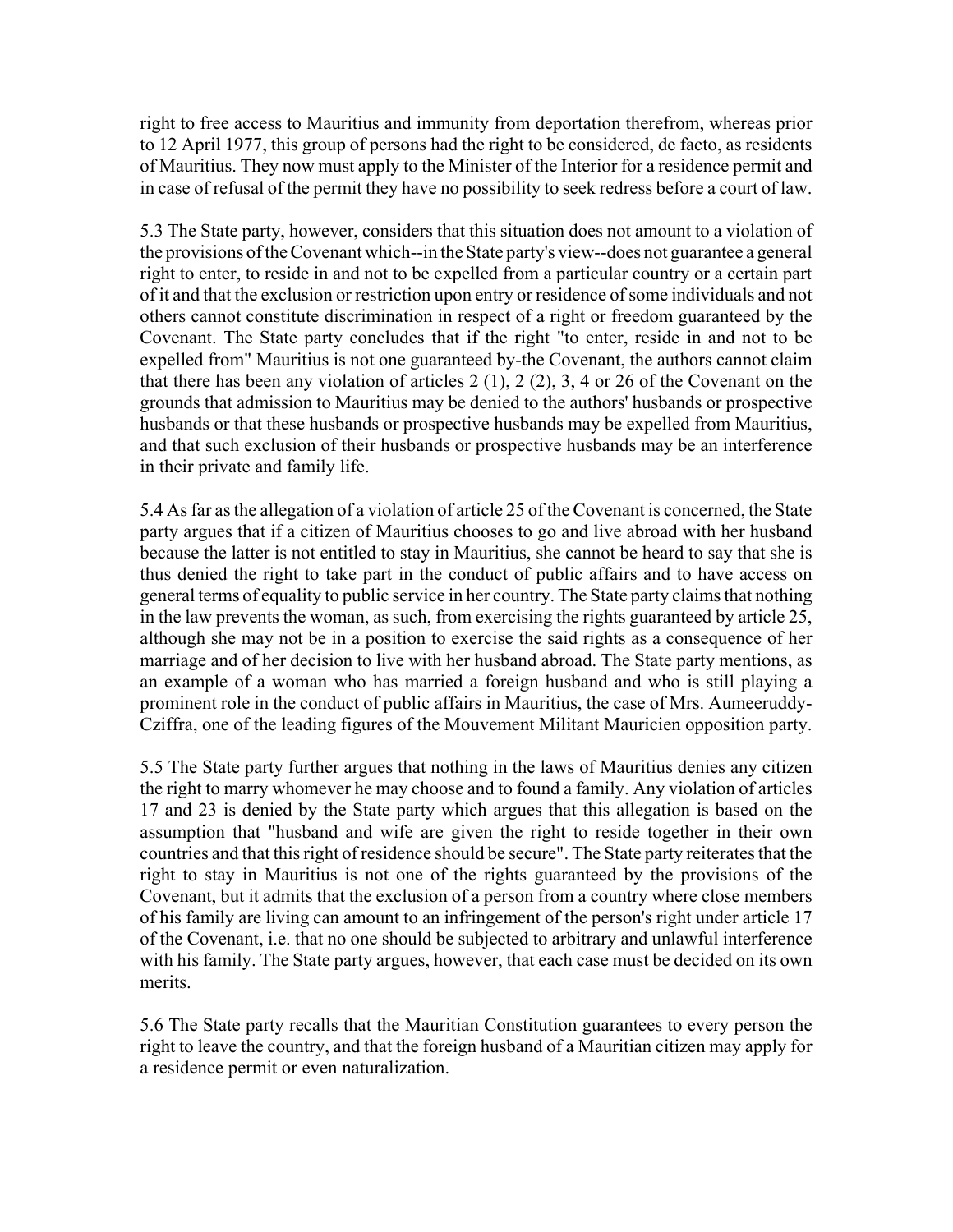5.7 The State party is of the opinion that if the exclusion of a non-citizen is lawful (the right to stay in a country not being one of the rights guaranteed by the provisions of the Covenant), then such an exclusion (based on grounds of security or public interest) cannot be said to be an arbitrary or unlawful interference with the family life of its nationals in breach of article 17 of the Covenant.

6.1 In their additional information and observations dated 19 March 1980, the authors argue that the two Acts in question (Immigration (Amendment) Act, 1977 and Deportation (Amendment) Act, 1977) are discriminatory in themselves in that the equal rights of women are no longer guaranteed. The authors emphasize that they are not so much concerned with the unequal status of the spouses of Mauritian citizens--to which the State party seems to refer--but they allege that Mauritian women who marry foreigners are themselves discriminated against on the basis of sex, and they add that the application of the laws in question may amount to discrimination based on other factors such as race or political opinions. The authors further state that they do not claim "immunity from deportation" for foreign husbands of Mauritian women but they object that the Deportation (Amendment) Act, 1977 gives the Minister of the Interior an absolute discretion in the matter. They argue that, according to article 13 of the Covenant, the alien who is lawfully in the country has the right not to be arbitrarily expelled and that, therefore, a new law should not deprive him of his right of hearing.

6.2 As has been stated, the authors maintain that they are not concerned primarily with the rights of noncitizens (foreign husbands) but of Mauritian citizens (wives). They allege:

(a) That female citizens do not have an unrestricted right to married life in their country if they marry a foreigner, whereas male citizens have an unrestricted right to do so;

(b) That the law, being retroactive, had the effect of withdrawing from the female citizens the opportunity to take part in public life and restricted, in particular, the right of one of the authors in this respect;

(c) That the "choice" to join the foreign spouse abroad is only imposed on Mauritian women and that only they are under an obligation to "choose" between exercising their political rights guaranteed under article 25 of the Covenant, or to live with their foreign husbands abroad.

(d) That the female citizen concerned may not be able to leave Mauritius and join her husband in his country of origin for innumerable reasons (health, long-term contracts of work, political mandate, incapacity to stay in the husband's country of origin because of racial problems, as, for example, in South Africa);

(e) That by rendering the right of residence of foreign husbands insecure, the State party is tampering with the female citizens' right to freely marry whom they choose and to found a family.

The authors do not contest that a foreign husband may apply for a residence permit, as the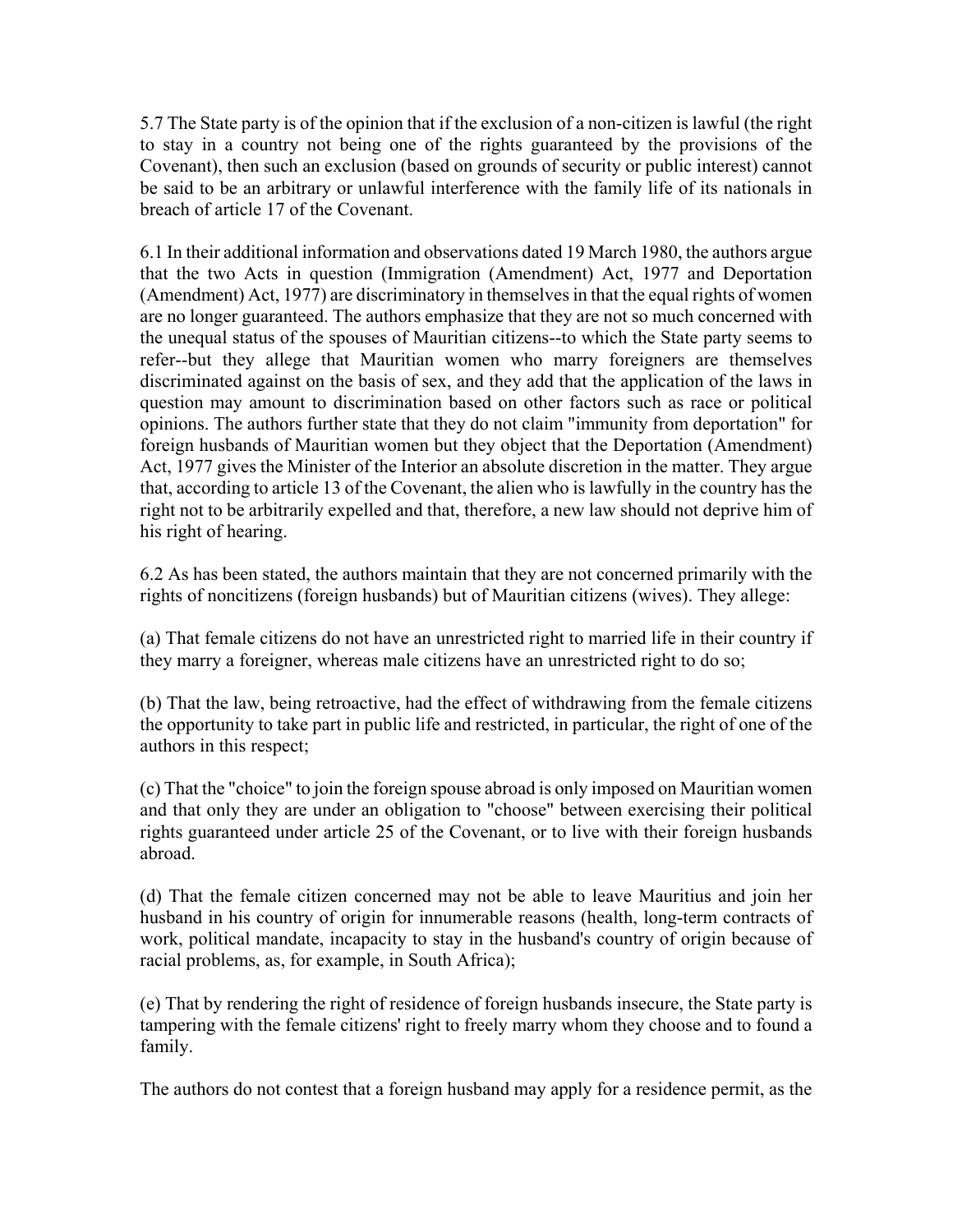State party has pointed out in its submission; but they maintain that foreign husbands should be granted the rights to residence and naturalization. The authors allege that in many cases foreign husbands have applied in vain for both and they claim that such a decision amounts to an arbitrary and unlawful interference by the State party with the family life of its female citizens in breach of article 17 of the Covenant, as the decision is placed in the hands of the Minister of the Interior and not of a court of law, and as no appeal against this decision is possible.

6.3 The authors enclose as an annex to their submission a statement by one of the co-authors, Mrs. Shirin Aumeeruddy-Cziffra, to whose case the State party had referred (see para. 5.4 above). She states inter alia that on 21 April 1977, in accordance with the new laws, her foreign husband applied for a residence permit and later for naturalization. She alleges that during 1977 her husband was twice granted a one-month visa and that an application for a temporary work permit was refused. She states that when returning to Mauritius, after a oneweek stay abroad, her husband was allowed to enter the country on 24 October 1978 without question and that he has been staying there since without a residence or work permit. She remarks that her husband is slowly and gradually giving up all hope of ever being naturalized or obtaining a residence permit. The author, an elected member of the legislative assembly, points out that this situation is a cause of frustration for herself and she alleges that the insecurity has been deliberately created by the Government to force her to abandon politics in view of the forthcoming elections in December 1981. She stresses that she does not want to leave Mauritius, but that she intends, after the expiry of her present mandate, to be again a candidate for her party.

7.1 The Human Rights Committee bases its view on the following facts, which are not in dispute:

7.2 Up to 1977, spouses (husbands and wives) of Mauritian citizens had the right of free access to Mauritius and enjoyed immunity from deportation. They had the right to be considered defacto as residents of Mauritius. The coming into force of the Immigration (Amendment) Act, 1977, and of the Deportation (Amendment) Act, 1977, limited these rights to the wives of Mauritius citizens only. Foreign husbands must apply to the Minister of the Interior for a residence permit and in case of refusal of the permit they have no possibility to seek redress before a court of law.

7.3 Seventeen of the co-authors are unmarried. Three of the co-authors were married to foreign husbands when, owing to the coming into force of the Immigration (Amendment) Act, 1977, their husbands lost the residence status in Mauritius which they had enjoyed before. Their further residence together with their spouses in Mauritius is based under the statute on a limited, temporary residence permit to be issued in accordance with section 9 of the Immigration (Amendment) Act, 1977. This residence permit is subject to specified conditions which might at any time be varied or cancelled by a decision of the Minister of the Interior, against which no remedy is available. In addition, the Deportation (Amendment) Act, 1977, subjects foreign husbands to a permanent risk of being deported from Mauritius.

7.4 In the case of Mrs. Aumeeruddy-Cziffra, one of the three married co-authors, more than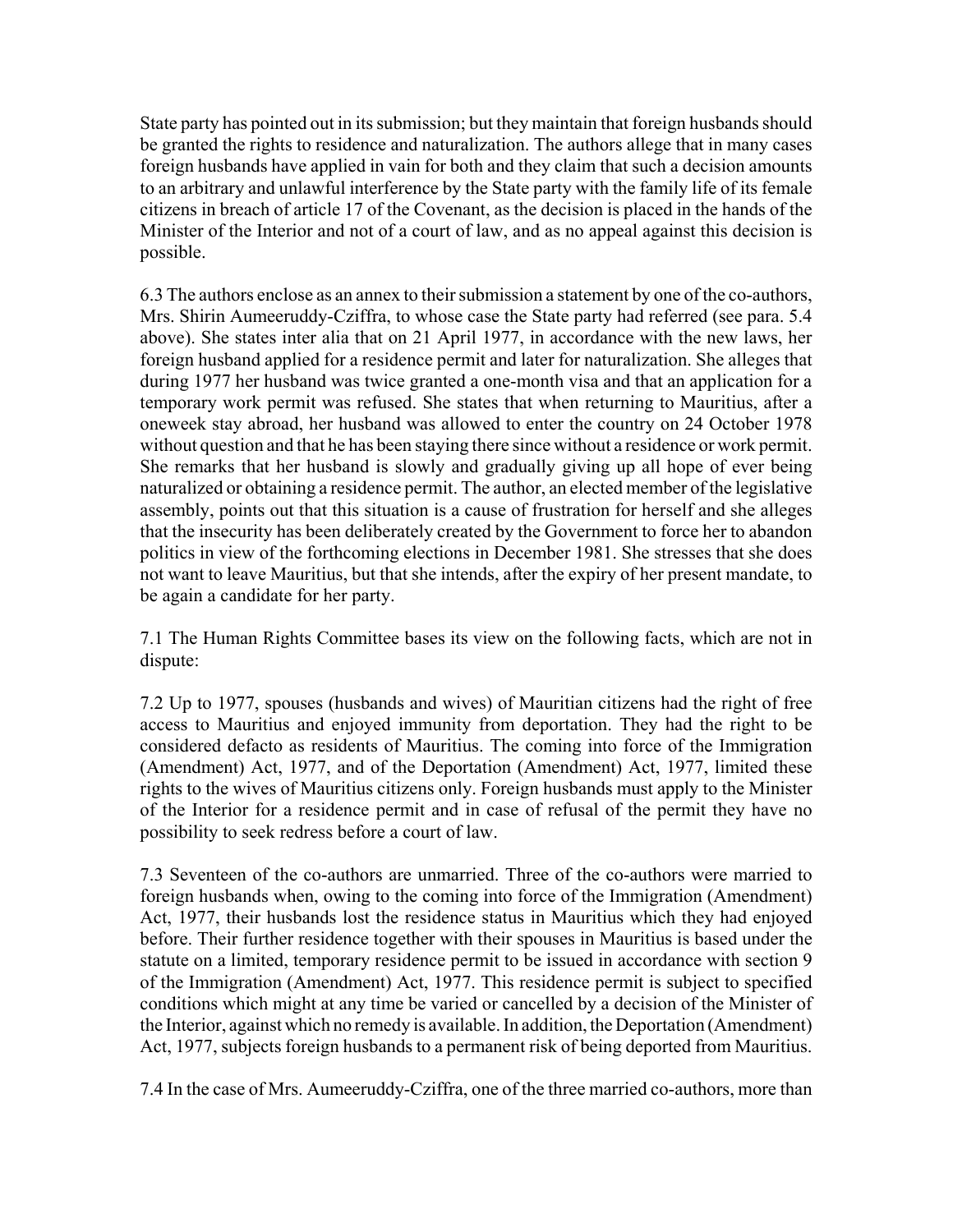three years have elapsed since her husband applied to the Mauritian authorities for a residence permit, but so far no formal decision has been taken. If her husband's application were to receive a negative decision, she would be obliged to choose between either living with her husband abroad and giving up her political career, or living separated from her husband in Mauritius and there continuing to participate in the conduct of public affairs of that country.

8.1 The Committee has to consider, in the light of these facts, whether any of the rights set forth in the Covenant on Civil and Political Rights have been violated with respect to the authors by Mauritius when enacting and applying the two statutes in question. The Committee has to decide whether these two statutes, by subjecting only the foreign husband of a Mauritian woman--but not the foreign wife of a Mauritian man-to the obligation to apply for a residence permit in order to enjoy the same rights as before the enactment of the statutes, and by subjecting only the foreign husband to the possibility of deportation, violate any of the rights set forth under the Covenant, and whether the authors of the communication may claim to be victims of such a violation.

8.2 Pursuant to article 1 of the Optional Protocol to the International Covenant on Civil and Political Rights, the Committee only has a mandate to consider communications concerning individuals who are alleged to be themselves victims of a violation of any of the rights set forth in the Covenant.

9.1 The Human Rights Committee bases its views on the following considerations:

9.2 In the first place, a distinction has to be made between the different groups of the authors of the present communication. A person can only claim to be a victim in the sense of article 1 of the Optional Protocol if he or she is actually affected. It is a matter of degree how concretely this requirement should be taken. However, no individual can in the abstract, by way of an actio popularis, challenge a law of practice claimed to be contrary to the Covenant. If the law or practice has not already been concretely applied to the detriment of that individual, it must in any event be applicable in such a way that the alleged victim's risk of being affected is more than a theoretical possibility.

9.2 (a) In this respect the Committee notes that in the case of the 17 unmarried co-authors there is no question of actual interference with, or failure to ensure equal protection by the law to any family. Furthermore there is no evidence that any of them is actually facing a personal risk of being thus affected in the enjoyment of this or any other rights set forth in the Covenant by the laws complained against. In particular it cannot be said that their right to marry under article 23 (2) or the right to equality of spouses under article 23 (4) are affected by such laws.

9.2 (b) I The Committee will next examine that part of the communication which relates to the effect of the laws of 1977 on the family life of the three married women.

9.2 (b) 2 The Committee notes that several provisions of the Covenant are applicable in this respect. For reasons which will appear below, there is no doubt that they are actually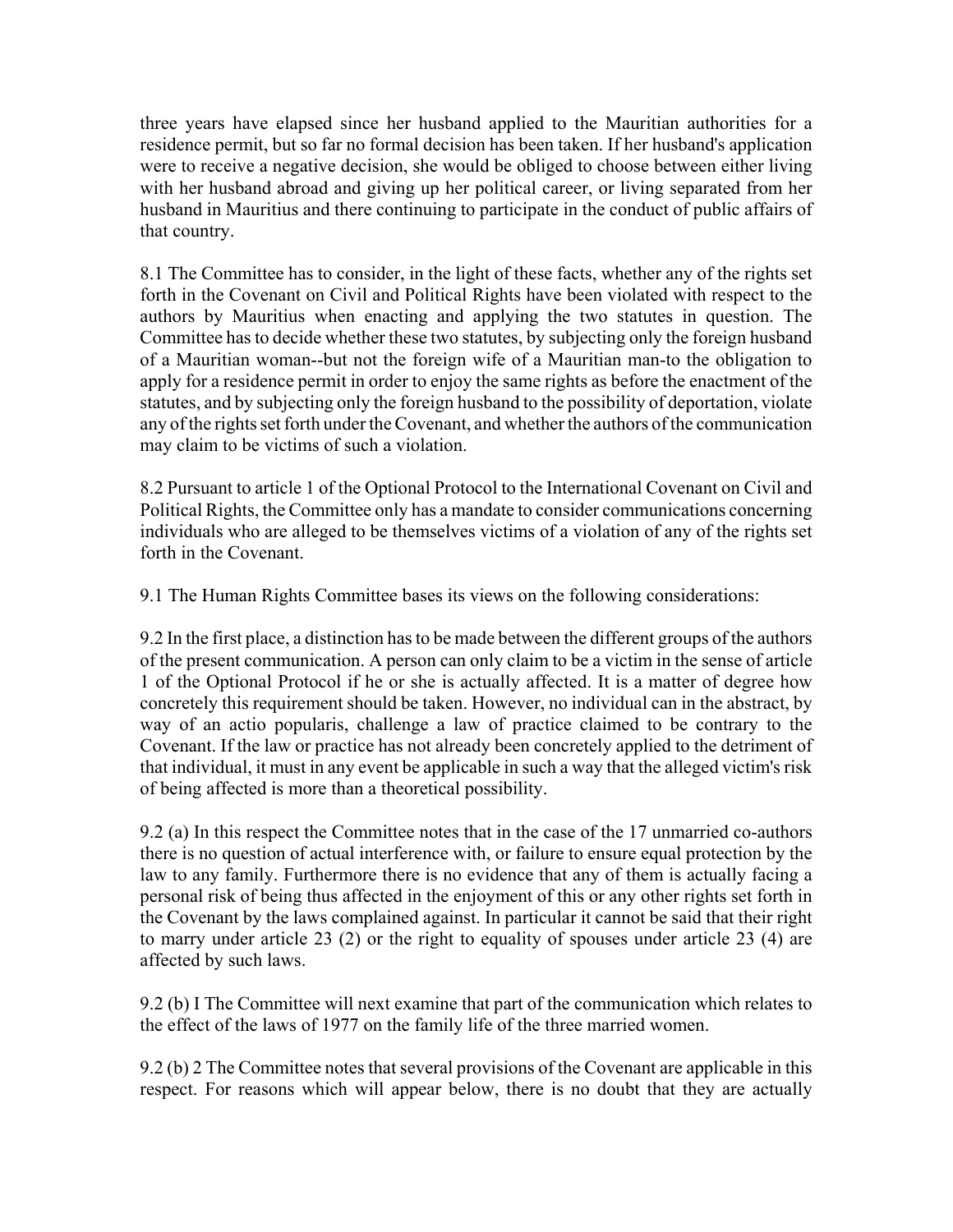affected by these laws, even in the absence of any individual measure of implementation (for instance, by way of a denial of residence, or an order of deportation, concerning one of the husbands). Their claim to be "victims" within the meaning of the Optional Protocol has to be examined.

9.2 (b) 2 (i)1 First, their relationships to their husbands clearly belong to the area of "family" as used in article 17 (1) of the Covenant. They are therefore protected against what that article calls "arbitrary or unlawful interference" in this area.

9.2 (b) 2 (i) 2 The Committee takes the view that the common residence of husband and wife has to be considered as the normal behaviour of a family. Hence, and as the State party has admitted, the exclusion of a person from a country where close members of his family are living can amount to an interference within the meaning of article 17. In principle, article 17 (1)applies also when one of the spouses is an alien. Whether the existence and application of immigration laws affecting the residence of a family member is compatible with the Covenant depends on whether such interference is either "arbitrary or unlawful" as stated in article 17 (1), or conflicts in any other way with the State party's obligations under the Covenant.

9.2 (b) 2 (i) 3 In the present cases, not only the future possibility of deportation, but the existing precarious residence situation of foreign husbands in Mauritius represents, in the opinion of the Committee, an interference by the authorities of the State party with the family life of the Mauritian wives and their husbands. The statutes in question have rendered it uncertain for the families concerned whether and for how long it will be possible for them to continue their family life by residing together in Mauritius. Moreover, as described above (para. 7.4) in one of the cases, even the delay for years, and the absence of a positive decision granting a residence permit, must be seen as a considerable inconvenience, among other reasons because the granting of a work permit, and hence the possibility of the husband to contribute to supporting the family, depends on the residence permit, and because deportation without judicial review is possible at any time.

9.2 (b) 2 (i) 4 Since, however, this situation results from the legislation itself, there can be no question of regarding this interference as "unlawful" within the meaning of article 17 (1) in the present cases. It remains to be considered whether it is "arbitrary" or conflicts in any other way with the Covenant.

9.2 (b) 2 (i) 5 The protection owed to individuals in this respect is subject to the principle of equal treatment of the sexes which follows from several provisions of the Covenant. It is an obligation of the State parties under article 2 (1) generally to respect and ensure the rights of the Covenant "without distinction of any kind, such as ... (inter alia) sex", and more particularly under article 3 "to ensure the equal right of men and women to the enjoyment" of all these rights, as well as under article 26 to provide "without any discrimination" for "the equal protection of the law".

9.2 (b) 2 (i) 6 The authors who are married to foreign nationals are suffering from the adverse consequences of the statutes discussed above only because they are women. The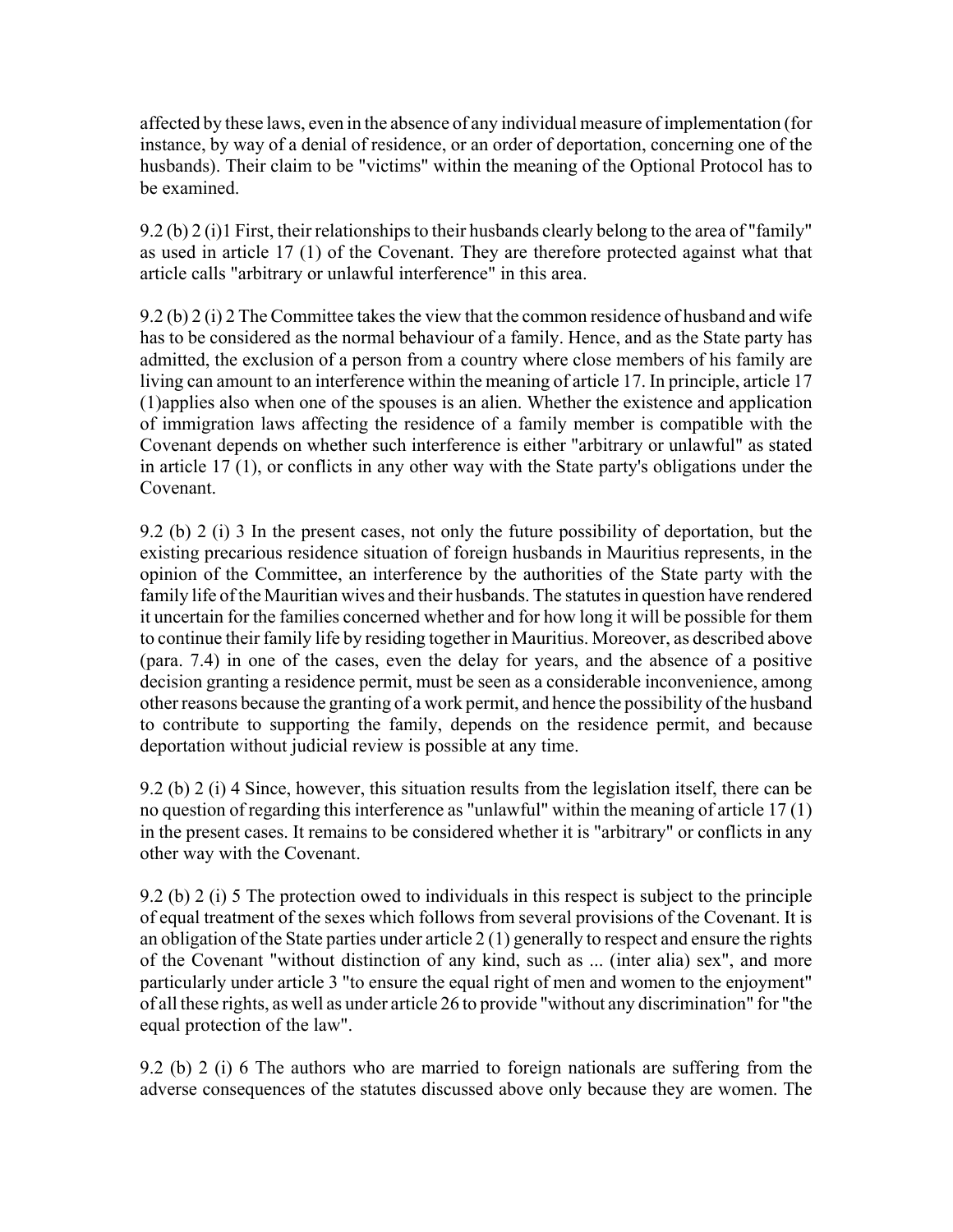precarious residence status of their husbands, affecting their family life as described, results from the 1977 laws which do not apply the same measures of control to foreign wives. In this connection the Committee has noted that under section 16 of the Constitution of Mauritius sex is not one of the grounds on which discrimination is prohibited.

9.2 (b) 2 (i) 7 In these circumstances, it is not necessary for the Committee to decide in the present cases how far such or other restrictions on the residence of foreign spouses might conflict with the Covenant if applied without discrimination Of any kind.

9.2 (b) 2 (i) 8 The Committee considers that it"is also unnecessary to say whether the existing discrimination should be called an "arbitrary" interference with the family within the meaning of article 17. Whether or not the particular interference could as such be justified if it were applied without discrimination does not matter here. Whenever restrictions are placed on a right guaranteed by the Covenant, this has to be done without discrimination on the ground of sex. Whether the restriction in itself would be in breach of that right regarded in isolation, is not decisive in this respect. It is the enjoyment of the rights which must be secured without discrimination. Here it is sufficient, therefore, to note that in the present position an adverse distinction based on sex is made, affecting the alleged victims in their enjoyment of one of their rights. No sufficient justification for this difference has been given. The Committee must then find that there is a violation of articles 2 (1) and 3 of the Covenant, in conjunction with article 17 ( 1 ).

9.2 (b) 2 (ii) I At the same time each of the couples concerned constitutes also a "family" within the meaning of article 23 (1) of the Covenant, in one case at least--that of Mrs. Aumeeruddy-Cziffra--also with a child. They are therefore as such "entitled to protection by society and the State" as required by that article, which does not further describe that protection. The Committee is of the opinion that the legal protection or measures a society or a State can afford to the family may vary from country to country and depend on different social, economic, political and cultural conditions and traditions.

9.2 (b) 2 (ii) 2 Again, however, the principle of equal treatment of the sexes applies by virtue of articles 2 (1), 3 and 26, of which the latter is also relevant because it refers particularly to the "equal protection of the law". Where the Covenant requires a substantial protection as in article 23, it follows from those provisions that such protection must be equal, that is tO say not discriminatory, for example on the basis of sex.

9.2 (b) 2 (ii) 3 It follows that also in this line of argument the Covenant must lead to the result that the protection of a family cannot vary with the sex of the one or the other spouse. Though it might be justified for Mauritius to restrict the access of aliens to their territory and to expel them therefrom for security reasons, the Committee is of the view that the legislation which only subjects foreign spouses of Mauritian women to those restrictions, but not foreign spouses of Mauritian men, is discriminatory with respect to Mauritian women and cannot be justified by security requirements.

9.2 (b) 2 (ii) 4 The Committee therefore finds that there is also a violation of articles 2 (1), 3 and 26 of the Covenant in conjunction with the right of the three married co-authors under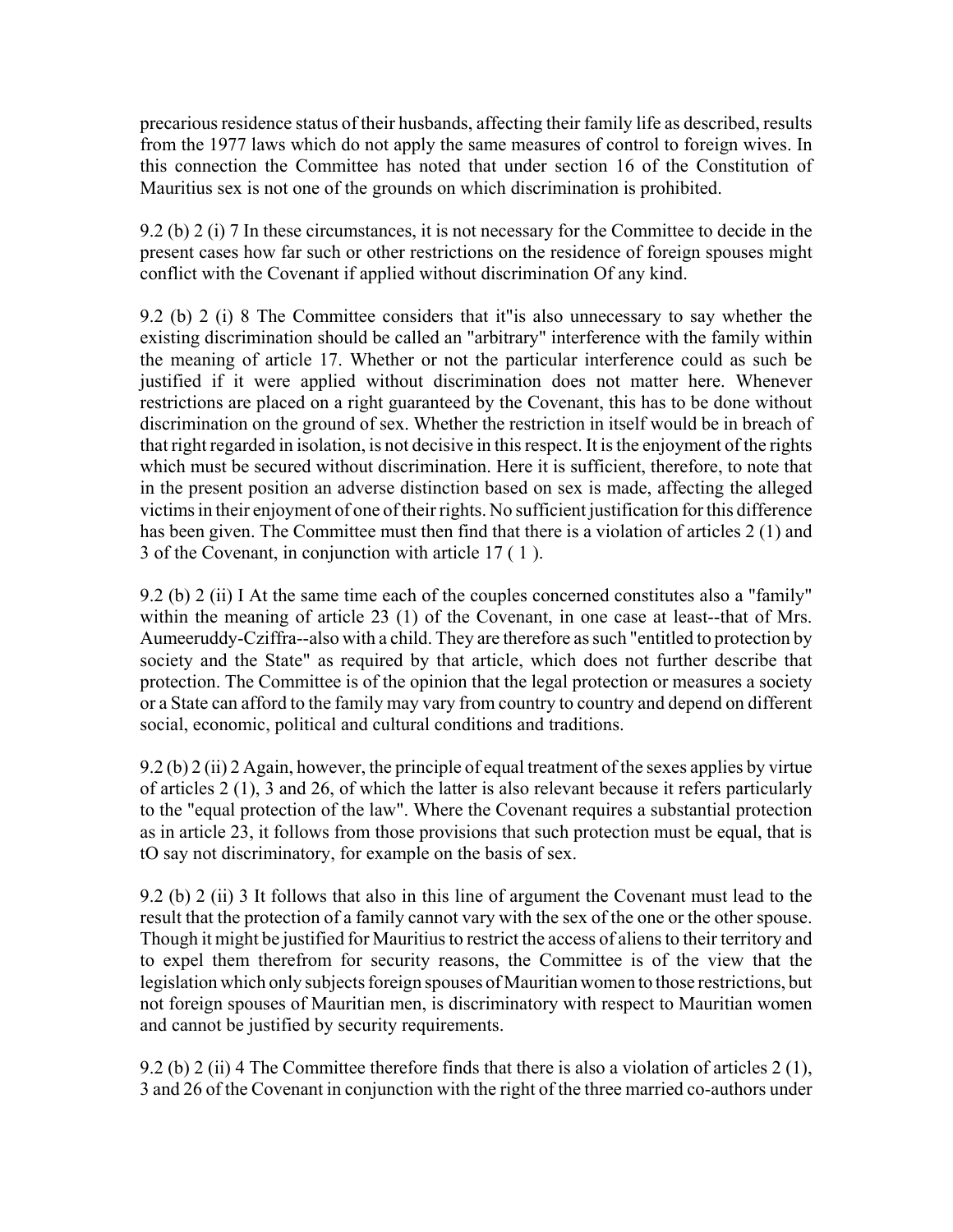article 23 (1).

9.2 (c) 1 It remains to consider the allegation of a violation of article 25 of the Covenant, which provides that every citizen shall have the right and the opportunity without any of the distinctions mentioned in article 2 (inter alia as to sex) and without unreasonable restrictions, to take part in the conduct of public affairs, as further described in this article. The Committee is not called upon in this case to examine any restrictions on a citizen's right under article 25. Rather, the question is whether the opportunity also referred to there, i.e. a de facto possibility of exercising this right, is affected contrary to the Covenant.

9.2 (c) 2 The Committee considers that restrictions established by law in various areas may prevent citizens in practice from exercising their political rights, i.e. deprive them of the opportunity to do so, in ways which might in certain circumstances be contrary to the purpose of article 25 or to the provisions of the Covenant against discrimination, for example if such interference with opportunity should infringe the principle of sexual equality.

9.2 (c) 3 However, there is no information before the Committee to the effect that any of this has actually happened in the present cases. As regards Mrs. Aumeeruddy-Cziffra, who is actively participating in political life as an elected member of the legislative assembly of Mauritius, she has neither in fact nor in law been prevented from doing so. It is true that on the hypothesis that if she were to leave the country as a result of interference with her family situation, she might lose this opportunity as well as other benefits which are in fact connected with residence in the country. The relevant aspects of such interference with a family situation have already been considered, however, in connection with article 17 and related provisions above. The hypothetical side-effects just suggested do not warrant any finding of a separate violation of article 25 at the present stage, where no particular element requiring additional consideration under that article seems to be present.

10.1 Accordingly, the Human Rights Committee acting under article 5 (4) of the Optional Protocol to the International Covenant on Civil and Political Rights, is of the view that the facts, as outlined in paragraph 7 above, disclose violations of the Covenant, in particular of articles 2 (1), 3 and 26 in relation to articles 17 (1) and 23 (1) with respect to the three coauthors who are married to foreign husbands, because the coming into force of the Immigration (Amendment) Act, 1977, and the Deportation (Amendment) Act, 1977, resulted in discrimination against them on the ground of sex.

10.2 The Committee further is of the view that there has not been any violation of the Covenant in respect of the other provisions invoked.

10.3 For the reasons given above, in paragraph 9 (a), the Committee finds that the 17 unmarried coauthors cannot presently claim to be victims of any breach of their rights under the Covenant.

11. The Committee, accordingly, is of the view that the State party should adjust the provisions of the Immigration (Amendment) Act, 1977 and of the Deportation (Amendment) Act, 1977 in order to implement its obligations under the Covenant, and should provide